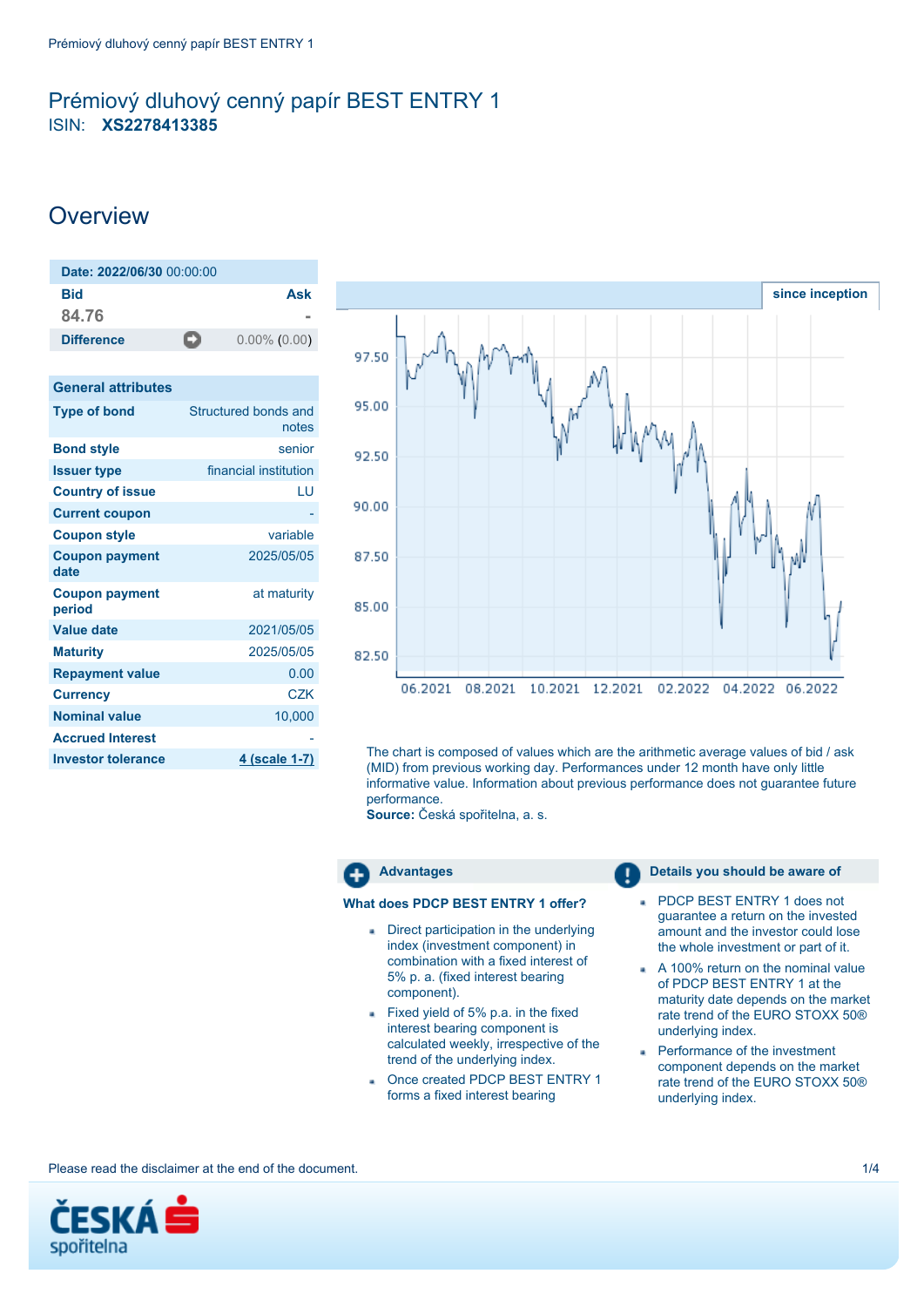component of 80% of the nominal value.

- Once created PDCP BEST ENTRY 1 forms an investment component of 20% of the nominal value. This component allows direct exposure to the EURO STOXX 50® stock index.
- The allocation between the fixed interest and investment component is changed with the fall of the underlying index below the fixed barrier.
- Barriers for the transfer of 20% of its nominal value from the fixed interest bearing component to the investment component are 95%, 90%, 85% and 80% of the initial value (see Note 2) of (of the underlying index at individual observation dates, i.e. weekly every Wednesday.
- PDCP BEST ENTRY 1 is issued in Czech crowns; the investor does not bear the currency risk.
- Electronic version of the Basic Prospectus is published on the Issuer´s website <http://prospectus.socgen.com/> or on [www.investicnicentrum.cz/prospekty.](http://www.investicnicentrum.cz/prospekty) Electronic version of the Notification of Key Information is published on the website
	- [https://regulatory.sgmarkets.com](https://regulatory.sgmarkets.com/) or you can find it on the investment portal [www.investicnicentrum.cz](http://www.investicnicentrum.cz/).
- Any profit or loss is derived from the value that the underlying index has on the day of the closing observation against the individual initial values in which your funds were invested (see Note 2) (continuous investment).
- The PDCP BEST ENTRY 1 holder bears the credit risk of the issuer and guarantor.
- PDCP BEST ENTRY 1 is subject to English law.
- Issuer: SG Issuer SA
- Guarantor: Société Générale SA (S&P's A / Moody's A1 / Fitch A)
- Underlying index: EURO STOXX 50®
- Fixed yield: 5% p.a. of the fixed interest bearing component
- Initial allocation: 80% fixed interest bearing component / 20% investment component
- Subscription period: 7 April 2021 (9:00)–28 April 2021 (16:00)
- Date of fixing the initial and closing value of the index: you will find in the leaflet
- The dates of observation and barrier for the transfer of 20% of the nominal value of the fixed interest bearing component to the investment component: you will find in the leaflet
- Product costs valid at the subscription starting date: (You will find the precise expression of product costs in the PDCP BEST ENTRY 1 Subscription Instruction.)1.55% p.a.
- Price for the provision of early redemption: 2% of the transaction volume

## **Description**

**PDCP BEST ENTRY 1 combines fixed interest bearing with investment in a stock index. It offers full participation in the trend of the underlying stock index** (investment component) **and a fixed interest of 5% p. a.** (fixed interest component).

The payout of the yield and nominal value of PDCP BEST ENTRY 1 is derived from the trend of the underlying European EURO STOXX 50® stock index and the proportionate part of the fixed interest bearing component of the product (5% p.a.) will be included in the amount of the yield. Depending on the trend of the underlying stock index, the share can change of the investment of PDCP BEST ENTRY 1 in its individual components. The interesting structure of PDCP BEST ENTRY 1 enables a change in the allocation from the fixed interest bearing in the investment component with a fall of the underlying index below the fixed barrier, which means an attractive opportunity for continuous investment in the lower level of the index.

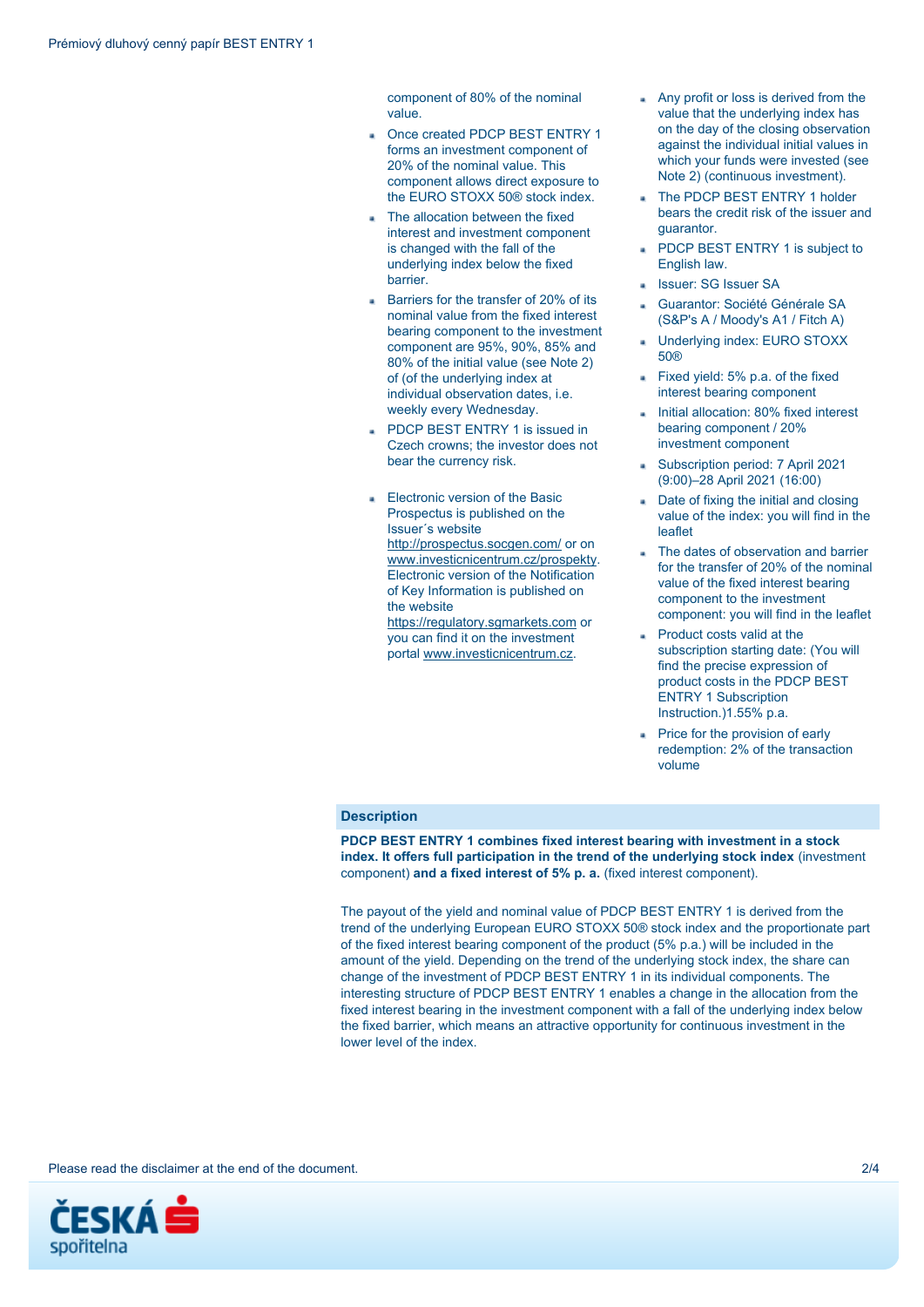### **Payment notes**

### **How does PDCP BEST ENTRY 1 work?**

- The return of the nominal value of PDCP BEST ENTRY 1 depends above all on the trend of the product's investment component. The investment component is represented by the EURO STOXX 50® stock index.
- The initial value (see Note 2) of the EURO STOXX 50® underlying index is fixed on 28 April 2021.
- The initial allocation between the fixed interest bearing and investment component is 80% / 20 %.
- The fixed yield is 5% p.a. of the nominal value of the fixed interest bearing component of PDCP BEST ENTRY 1 is calculated weekly for the period of its duration, i.e. irrespective of the trend of the underlying index. The total accrued interest is paid out on the maturity date.
- For a possible change in the allocation of the nominal value of PDCP BEST ENTRY 1 there is regular observation of the EURO STOXX 50® underlying index every Wednesday from 12 May 2021 to 23 April 2025 (the daily closing index price is decisive).
- If there is a fall in the market rate of the EURO STOXX 50® underlying index below the fixed barrier of 95%, 90%, 85% and 80% of the initial value (see Note 2) of PDCP BEST ENTRY 1, 20% of its nominal value is transferred on the observation day from the fixed interest bearing component to the investment component for the lowest closing price of the underlying index from the past week. So there can be a change in the allocation of the nominal value for example at a ratio of 0% in the fixed interest bearing component and 100% in the investment component, 60% in the fixed interest bearing component and 40% in the investment component, etc.
- The final value of the EURO STOXX 50® underlying index is fixed on 28 April 2025. This final value of the market rate of the underlying index defines the performance of the investment component of PDCP BEST ENTRY 1. The profit or loss from the investment component will be derived from the closing price it has on the date of the final observation of the underlying index against its initial value (see Note 2) and initial values (continuous investment). The fixed yield is determined depending on the allocation in the fixed interest bearing component. The yield of 5% p.a. of the current amount of the nominal value in the fixed interest bearing component is calculated weekly and is paid out on the maturity date of PDCP BEST ENTRY 1.

You will find the examples in the leaflet.

#### **Settlement**

- Maturity shall be on 5 May 2025
- Česká spořitelna pays out the yield and the nominal value
- It takes three working days to settle the buying and selling of the Premium Bond

#### **Secondary market**

- Minimum purchased amount: 1 piece
- Price at subscription: 100%, without a fee
- Liquidity: daily according to current market prices published in the Exchange Rate List of Česká spořitelna, a.s.
- The Premium Bond can be sold even prior to the maturity date for price in the Exchange Rate List of Česká spořitelna which you can find here at the Investment Centre/Exchange Rate Lists

-----------------------------------------------------------

Please read the disclaimer at the end of the document. **3/4** and  $\frac{3}{4}$